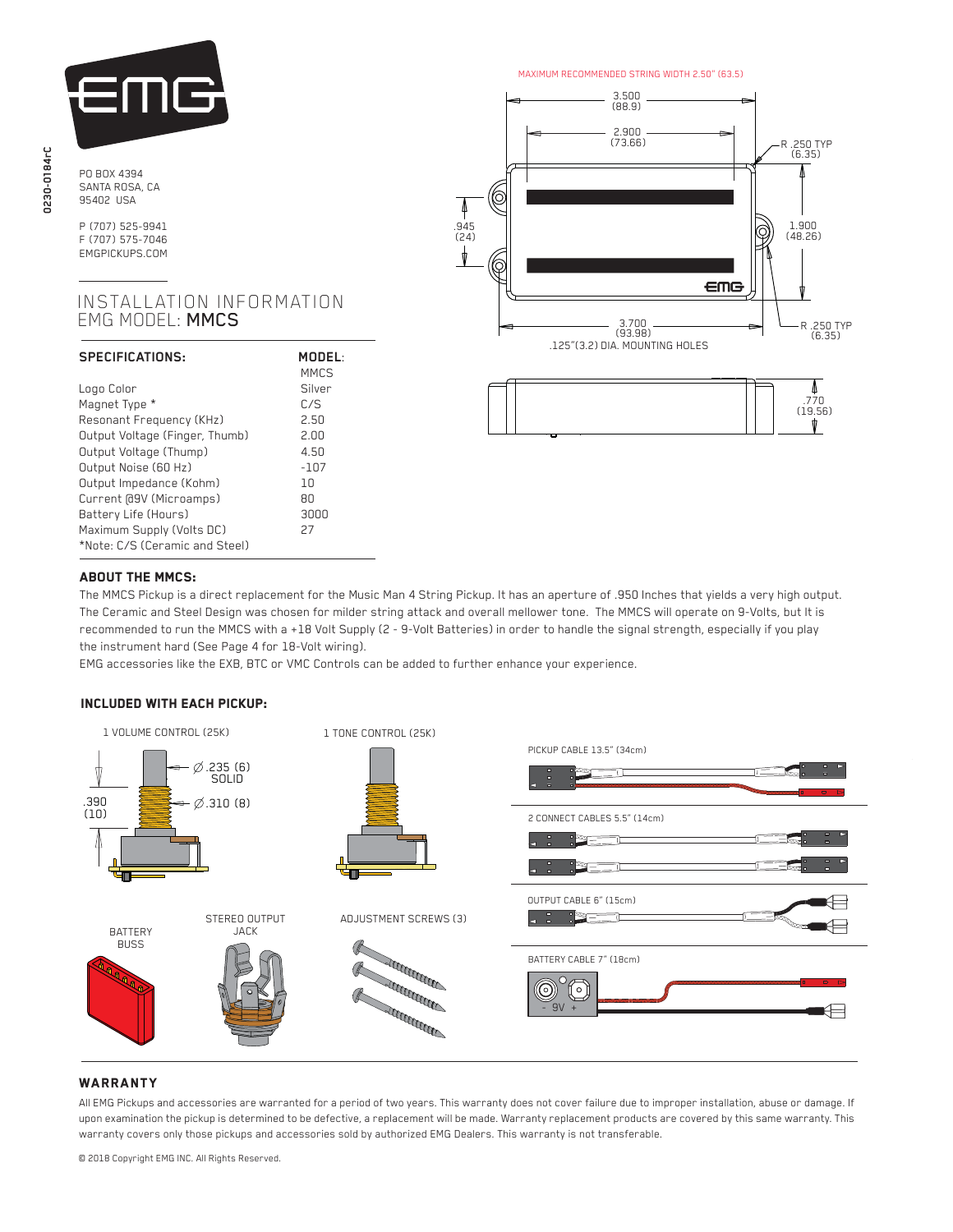## **General Notes: Installation Instructions: EMG Model:** MMCS

Every attempt has been made to make this a solderless installation. There are some instances where this is not possible;

- 1) If your instrument uses the long panel output jack and you had passive pickups you will need a new stereo output jack, the Switchcraft 152B is recommended. Soldering to the new jack will be required, see page 4.
- 2) Power Supply tips are on page 4. If your instrument has a battery holder, you are installing this pickup with an older EMG, or you want to supply your instrument with +18 Volts, see page 4 for tips to avoid soldering.

If you are installing only one pickup use the instructions on this page. If you are installing two pickups go to page 3 and begin there.

# **Installation (One Pickup Guitars):**

1) Plug the pickup cable onto the EMG Pickup header as shown in Diagram #1 and route the cable to the control cavity. If the cable is too long, wind up the excess and keep it under the pickup if possible.

#### **Master Volume control only**

2) Refer to Diagram #2. Plug both the Pickup cable and the output cable onto the Volume control as shown, then go to step 4.

## **Master Volume and Tone control**

- 3) Refer to Diagram #3. Plug the Pickup cable onto the Volume control as shown. Plug a coax cable from the Volume control to the Tone control. Plug the output cable onto the tone control as shown.
- 4) Connect the wires of the output cable to the output jack by pushing the connectors on as shown. WHITE wire to the TIP (T) contact BLACK wire to the SLEEVE (S) contact BLACK Battery Negative wire to the RING (R) contact.
- 5) Using the battery buss, insert the RED wire of the pickup, and the battery RED wire. Extra pins can be used for EMG Accessories.
- 6) Put the battery in the insulating foam piece provided and place it securely in the control cavity. We suggest that you plug in the instrument and test it before closing the control cavity.

\*\*\*\*Tips and Tricks\*\*\*\* Start your installation by:

- 1) Determine which type output jack your instrument has A Stereo 12B type is Included, but if you have a long panel jack a SwitchCraft 152B Long Panel Jack will be required.
- 2) Remove the strings, remove any existing Pickups and controls (remember the order and function of each control)
- 3) Determine a good spot for the Pickup Buss and make sure the cable or wires from the selection switch will reach the Pickup Buss,
- 4) Install the EMG Volume and Tone Controls and tighten them in. 5) Then install the pickups keeping any excess cable under the pickup
- rather than in the control cavity. 6) IMPORTANT: EMG Active pickups do not require a string ground wire!
- DO NOT Reconnect the string ground, it is unnecessary.

**Diagram #1** Insert the plug onto the 3 pin header of the pickup as shown above. Note the orientation arrow.

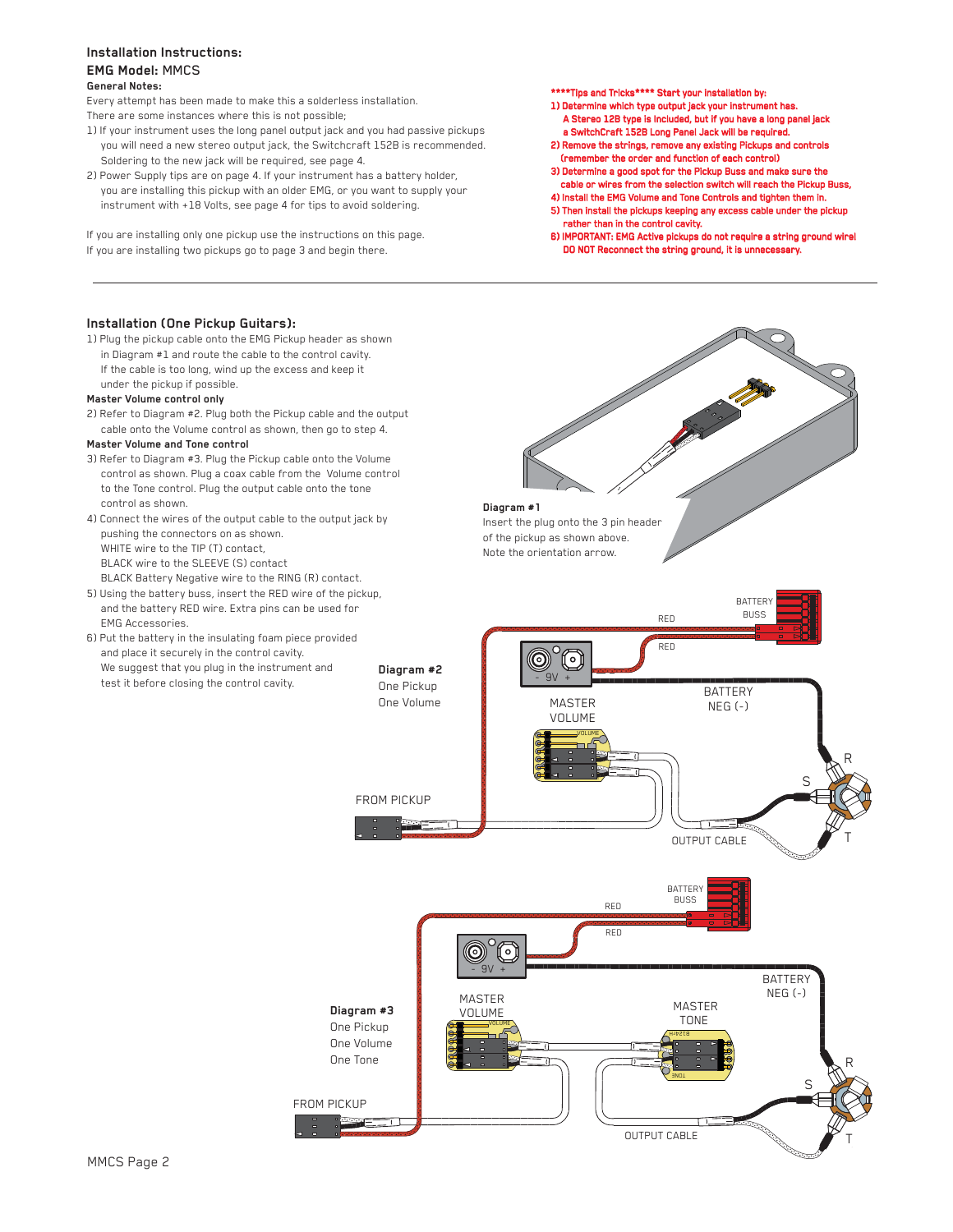# **Installation Instructions:**

### **EMG Model:** MMCS

#### **2 Pickups, 2 Volume controls and Master Tone, no selection switch J-Bass Style wiring**

#### **Refer to Diagram #4**

- 1) Install the Pickups and route the Pickup cables to the control cavity. If the cables are too long, keep any excess under the pickup.
- 2) Mount the Volume and Tone controls into the body / pickguard. Plug the Neck Pickup Cable onto the Neck Volume control. Plug the Bridge Pickup Cable onto the Bridge Volume control.
- 3) Plug a coax cable from the Neck Volume control to the Bridge Volume Control.
- 4) Plug a coax cable from the Bridge Volume control the Master Tone control.
- 5) Plug the output cable onto the Master Tone control and connect the output wires to the output jack by pushing the connectors on as shown.
- WHITE wire onto the TIP (T) contact, BLACK wire onto the SLEEVE (S) contact
- BLACK Battery Negative wire onto the RING (R) contact.
- 6) Plug the RED Wires of the pickups onto the V+ Supply Buss (RED Shroud) along with the RED of the battery clip.
- Extra pins on the V+ Supply Buss are for EMG Accessories.
- 7) Put the battery in the insulating foam piece provided and place it securely in the control cavity.
- We suggest that you plug in the instrument and test it before closing the control cavity.



#### **Diagram #5 B125 Active Balance Control Active Tone / Master Volume**

This installation can be used for instruments with 3 control positions like the diagram above, but use a Balance control instead of 2 Volume controls. The Active Tone Control shown in this diagram can be replaced with the EMG-EXB Expander, or the EMG-BTC Control (Active Bass and Treble EQ).

 $\circ$ 

RED